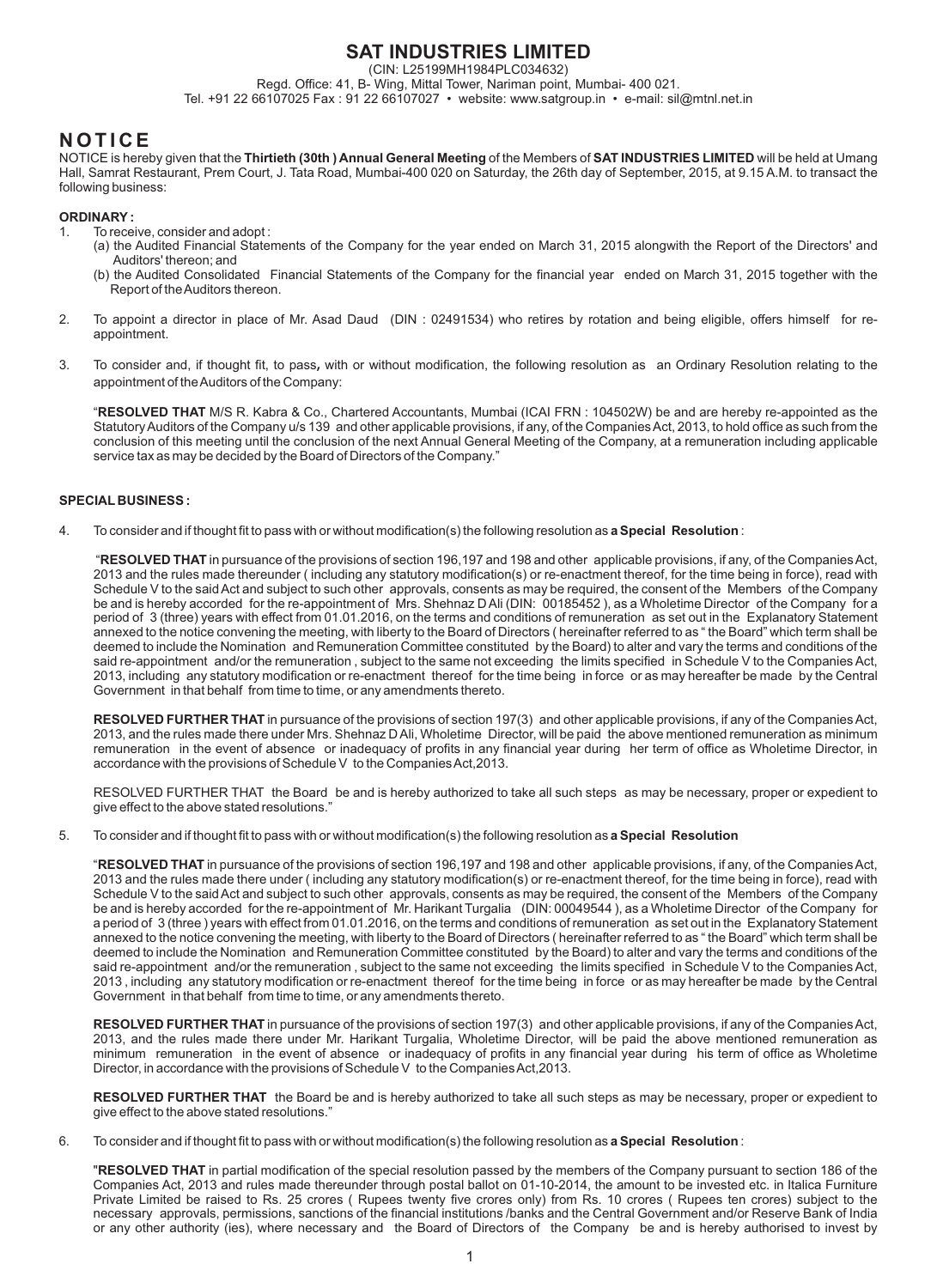purchase/acquire/subscribe equity shares, preference shares and any other financial instruments of Italica Furniture Private Limited upto the amount not exceeding Rs. 25 crores (Rupees twenty five crores only ), in one or more tranches on such terms and conditions as they may, in their absolute discretion, deem beneficial and in the interest of the Company in one or more tranches.

**RESOLVED FURTHER THAT** the Board of Directors be and is hereby authorised to do all such acts, deeds, matters and things as may be necessary or desirable to give effect to this resolution."

7. To consider and, if thought fit, to pass with or without modification(s) the following resolution as **a Special Resolution** :

"**RESOLVED THAT** pursuant section 61(1)(a) and other applicable provisions, if any, of the Companies Act, 2013, the Authorised Share Capital of the Company be increased from Rs.10,00,00,000/- ( Rupees Ten Crores) divided into 5,00,00,000 (Five Crores) equity shares of Rs.2/- each to Rs.15,00,00,000/- (Rupees Fifteen Crores only) divided into 7,50,00,000 (Seven Crores Fifty Lakhs only ) equity shares of Rs.2/- each by creation of 2,50,00,000 (Two Crore fifty lakhs) new equity shares of Rs.2/- each and that such new equity shares will rank pari passu in all respect with the existing equity shares of the Company."

8. To consider and, if thought fit, to pass with or without modification (s) the following resolution as a Special Resolution :

"**RESOLVED THAT** pursuant to section 13 and all other applicable provisions, if any, of the Companies Act, 2013, the existing clause V of the Memorandum of Association of the Company relating to share capital be and is hereby altered by deleting the same and substituting in its place and stead the following as new clause V

V. The Authorised Share Capital of the Company is Rs.15,00,00,000/- (Rupees Fifteen Crores only) divided into 7,50,00,000 (Seven Crores Fifty Lakhs) Equity Shares of Rs.2/- (Rupees Two only) each with power to increase and reduce the capital of the Company and to divide the shares in the capital for the time being in several classes and attach thereto respectively such preferential or qualified rights, privileges or conditions as may be determined by or in accordance with the Articles of Association of the Company for the time being and or vary, modify or abrogate any such rights, privileges or conditions or restrictions in such manner as may be permitted by the legislative provisions or by the Articles of Association of the Company for the time being in force."

9. To consider and, if thought fit, to pass with or without modification (s) the following resolution as **a Special Resolution** :

"**RESOLVED THAT** pursuant to section 14 and all other applicable provisions, if any, of the Companies Act, 2013, the existing article 3 of the Articles of Association of the Company be and is hereby altered by deleting the same and substituting in its place and stead the following as new article 3.

3. The Authorised Share Capital of the Company is Rs. 15,00,00,000/- (Rupees Fifteen Crores only) divided into 7,50,00,000 (Seven Crores Fifty Lakhs) Equity Shares of Rs.2/- (Rupees Two only) each.The Company shall have power to increase, consolidate, subdivide, reduce or otherwise alter its share capital, subject to provisions of the Act."

10. To consider and, if thought fit to pass, with or without modification(s), the following resolution as **a Special Resolution**:

"**RESOLVED THAT** pursuant to and in accordance with the provisions of section 42, 62(1)( c) and other applicable provisions, if any, of the Companies Act, 2013 ("the Act") and all other applicable laws and regulations including the Foreign Exchange Management Act,1999, the Securities and Exchange Board of India (Issue of Capital and Disclosure Requirements) Regulations, 2009, the Reserve Bank of India Guidelines, the relevant provisions of the Memorandum and Articles of Association of the Company and the provisions of the Listing Agreements with the Stock Exchange, on which the equity shares of the Company are listed or may be hereafter be listed (including any amendments thereto or re-enactment of all or any of the aforesaid ) and subject to all such approvals, permissions, sanctions and consents, if any, as may be required under the applicable laws and regulations and of concerned Authorities, bodies and Agencies and subject to such conditions and modifications as may be prescribed by any of the above said authorities, bodies, agencies and which may be agreed to by the Board of Directors of the Company (hereinafter referred to as "the Board", which term shall be deemed to include any Committee thereof which the Board may have or may hereafter constitute, to which all or any of the powers hereby conferred on the Board by this Resolution, have been or may hereafter at any time be delegated ), the consent, authority and approval of the Company be and is hereby accorded to the Board to create, offer, and allot, from time to time, in one or more tranches, 1,80,00,000 ( One Crore Eighty Lakhs only) Warrants convertible into equity shares( hereinafter referred to as the " Warrants") on preferential basis to the following :

| Name of the proposed allottee | <b>PAN</b> | No. of warrants | Category     |
|-------------------------------|------------|-----------------|--------------|
| Sat Invest Private Limited    | AACCS2098D | 1.50.00.000     | Promoter     |
| Mr. Lalit Jankilal Kabra      | AJAPK0716E | 15.00.000       | Non Promoter |
| Mrs. Preeti Krishna Kabra     | AHYPB0002A | 15.00.000       | Non Promoter |

entitling the holder of each warrant, from time to time to apply for and obtain allotment of one equity share of Rs.2/- ( Rupees two only) each fully paid up against such warrant, in one or more tranches not exceeding 18 months from the date of allotment of warrants, in such manner, at such price and on such terms and conditions as may determined by the Board in accordance with the Securities and Exchange Board of India (Issue of Capital and Disclosure Requirements) Regulations, 2009 or other provisions of the law as may be prevailing at the time; provided that the minimum price of the Warrants so issued shall not be less than the price arrived at in accordance with provisions of Chapter VII of the Securities and Exchange Board of India (Issue of Capital and Disclosure Requirements) Regulations, 2009.

**RESOLVED FURTHER THAT** without prejudice to the generality of the above, the relevant date as per the Securities and Exchange Board of India (Issue of Capital and Disclosure Requirements) Regulations, 2009., for determination of price of the equity shares to be issued and allotted upon exercise of the rights attached to the Warrants referred to above, is 27.08.2015 i.e. 30 days prior to this Annual General Meeting Dt. 26.09.2014.

**RESOLVED FURTHER THAT** without prejudiced to the generality of the foregoing, the Board be and is hereby authorized to prescribe with respect to the aforesaid issue of the Warrants all or any of the terms or any combination of terms thereof in accordance with all applicable laws, bye-laws, rules, guidelines etc.

**RESOLVED FURTHER THAT** the Equity Shares issued pursuant to exercise of Warrants shall be subject to the Memorandum and Articles of Association of the Company and shall upon being so issued and allotted rank pari passu in all respects including dividend with the existing Equity Shares of the Company.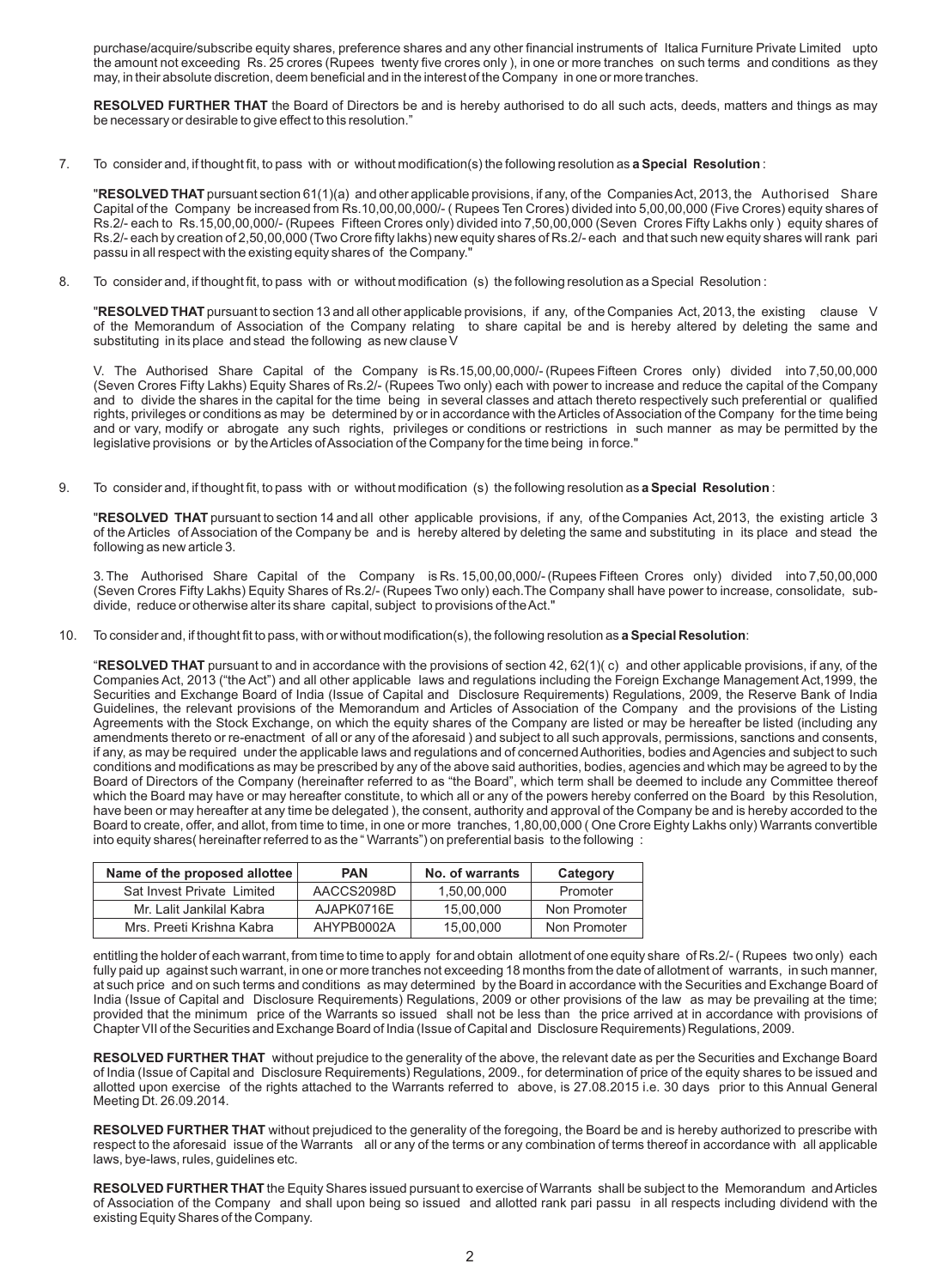**RESOLVED FURTHER THAT** the new shares to be issued consequent upon the exercise of option attached with the Warrants to be listed on the Stock Exchange at which the shares are already listed/proposed to be listed by the Company.

**RESOLVED FURTHER THAT** for the purpose of giving effect to the above resolution and any offer, issue and allotment of above stated Warrants, the Board be and is hereby authorised to take all such actions, give all such directions and do all such acts, deeds and things as may be necessary, desirable or incidental thereto and matters connected therewith including without limitation to issue and sign all such documents, instruments and writings and to pay any fees, costs, charges and other outgoings in relation thereto and to settle all questions, to give such directions that may be necessary or arise in regard to or in connection with any such offer, issue or allotment of Warrants /Equity Shares and utilization of the issue proceeds, as it may, in its absolute discretion, deem fit and any such action, decision or direction of the Board shall be binding on all members."

11. To consider and, if thought fit, to pass with or without modification (s) the following resolution as **a Special Resolution** :

"**RESOLVED THAT** pursuant to the provisions of Section 14 and all other applicable provisions of the Companies Act, 2013 read with the Companies (Incorporation) Rules, 2014 (including any statutory modification(s) or re-enactment thereof, for the time being in force), the existing Articles of Association of the Company be and is hereby replaced with the new set of Articles of Association which is placed before the members at this meeting and initialed by the Chairman for the purpose of identification, and the new Articles of Association be and is hereby approved and adopted as the Articles of Association of the Company in place and in substitution of the existing Articles of Association

**RESOLVED FURTHER THAT** Mr. Harikant Turgalia , Wholetime Director and Ms. Alka Premkumar Gupta, Company Secretary be and are hereby jointly and/or severally authorized by the Company to undertake such acts, deeds and matters as may be necessary, proper or expedient to give effect to this resolution."

41, B- Wing , Mittal Tower **Harikant Turgalia** Nariman Point ,Mumbai - 400 021 Wholetime Director Dated: 20.08.2015

**Registered Office : By Order of the Board of Directors** 

#### **Notes :**

- A MEMBER ENTITLED TO ATTEND AND VOTE AT THE MEETING IS ENTITLED TO APPOINT A PROXY TO ATTEND AND VOTE INSTEAD OF HIMSELF AND THE PROXY NEED NOT BE A MEMBER OF THE COMPANY. A person can act as proxy on behalf of the members not exceeding 50 (fifty) and holding in the aggregate not more than 10(ten) percent of the total share capital of the Company. PROXIES IN ORDER TO BE EFFECTIVE MUST BE RECEIVED BY THE COMPANY NOT LESS THAN 48 HOURS BEFORE THE MEETING. Proxies submitted on behalf of the Companies, socitieis etc. must be supported by an appropriate resolution / authority, as applicable.
- 2. The Register of Members and Share Transfer Books of the Company shall remain closed from 21.09.2015 to 26.09.2015 (both days inclusive).
- 3. A Statement pursuant to Section 102(1) of the Companies Act, 2013 of, in respect of items no. 3 to 11 of the Notice as set out above, is annexed hereto.
- 4. Members/proxies attending the Meeting are requested to complete the enclosed attendance slip and deliver the same at the entrance of the meeting hall.
- 5. Members are requested to bring their copies of the Annual Report at the time of attending the Annual General Meeting.
- 6. Any query related to accounts should be notified to the Company at least 7 days before the date of the Annual General Meeting.
- 7. In case of joint holders attending the AGM , only such joint holder who is higher in the order of names will be entitled to vote.
- 8. The Securities and Exchange Board of India has mandated compulsory trading of the Company's equity shares in demat form for all the investors. The International Securities Identification number (ISIN) code is INE 065D01027.
- 9. Members who have not registered their e-mail addresses so far are requested to register their e-mail address for receiving all communication including Annual Report, Notices, Circulars, etc. from the Company electronically.
- 10. With reference to passing of Special Resolution in last AGM Dt. 19-07-2015 relating to issue of 40,00,000 Warrants to Promoters, Company has given an Undertaking to BSE Limited to place before the members of the Company at this Annual General Meeting the compliance certificate received from the Auditors' with regard to the issue of aforesaid Warrants. This certificate shall be placed before the members of the Company at this Annual General Meeting and is available for inspection by the members of the Company during the office hours from 10 AM to 1.30 PM on all working days (except Saturdays, Sundays and Public Holidays) at the registered office of the Company till the date of this Annual General Meeting.
- 11. In compliance with provisions of Section 108 and 110 of the Act read with The Companies (Management and Administration) Rules, 2014, the Company is pleased to offer e-voting facility as an alternate, to all the Shareholders of the Company. For this purpose, the Company has entered into an agreement with CDSL for facilitating e-voting to enable the Shareholders to cast their votes electronically instead of despatching Postal Ballot Form. **E-voting is optional.**

#### **INSTRUCTIONS FOR E-VOTING**

The remote e-voting facility will be available during the following voting period:

| Commencement of remote e-voting | . on Wednesdav. 23 <sup>rd</sup> September.<br>2015<br>9.00 A.M. |
|---------------------------------|------------------------------------------------------------------|
| End of remote e-voting          | on Friday, 25th September, 2015<br>5.00<br>P.M.                  |

The cut-off date/record date for the purpose of remote e-voting is Saturday, 19th September, 2015.

This communication is an integral part of Notice dated 20th August, 2015 for the Annual General Meeting scheduled to be held on Saturday, 26th September, 2015.

The Notice of the Annual General Meeting and this communication are also available on the website of the Company at www.satgroup.in.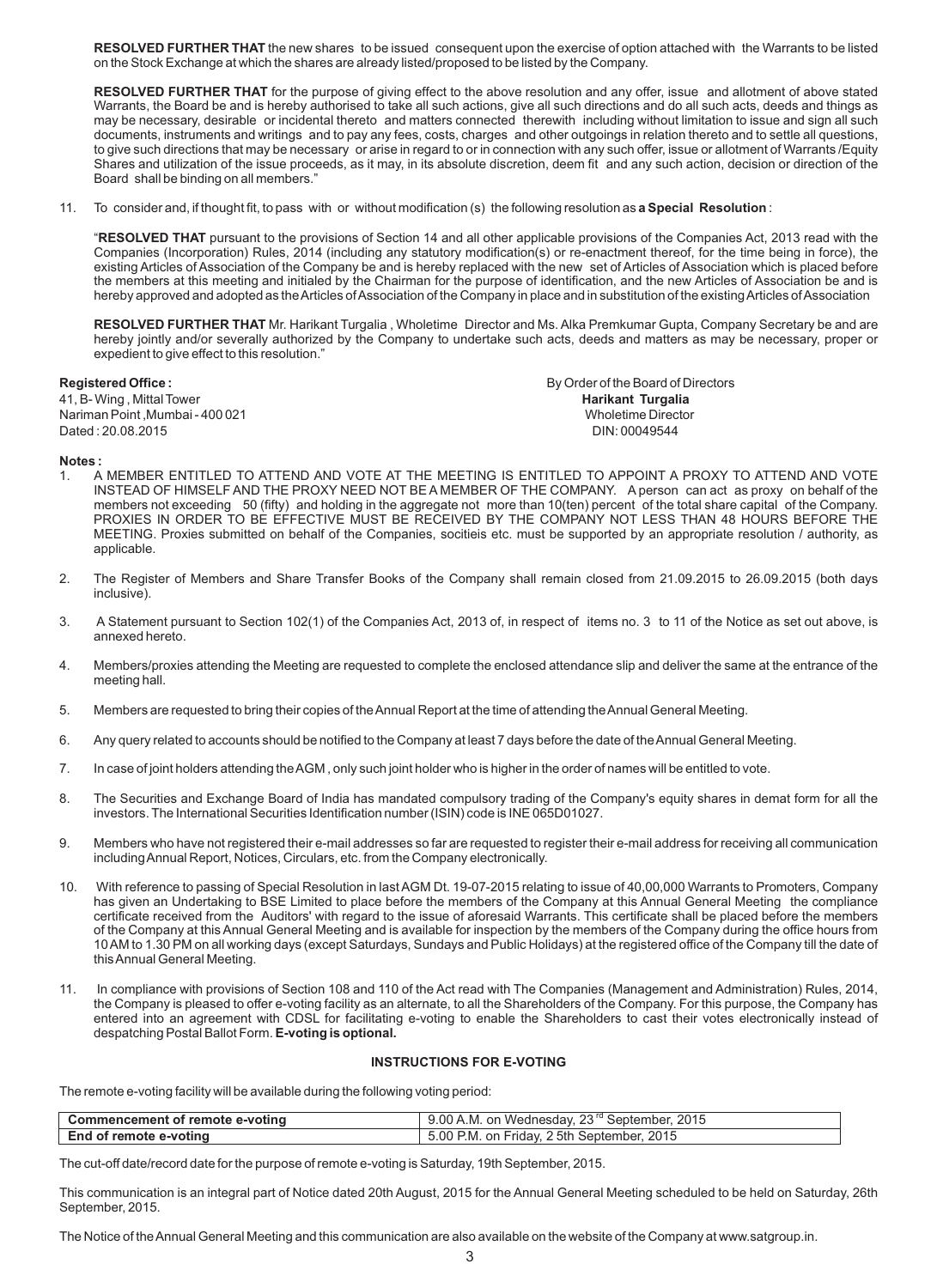#### **The instructions for members for voting electronically are as under:- In case of members receiving e-mail:**

- i. Log on to the e-voting website www.evotingindia.com
- 
- ii. Click on "shareholders" tab.<br>iii. Now Enter your applicable U Now Enter your applicable User ID, as under:
- a. For CDSL: 16 digits beneficiary ID
- b. For NSDL: 8 Character DP ID followed by 8 Digits Client ID,
- c. Members holding shares in Physical Form should enter Folio No. registered with the Company.
- iv. Next enter the Image Verification code as displayed and Click on Login.
- v. If you are holding shares in demat form and had logged on to www.evotingindia.com and cast your vote earlier for EVSN of any company, then your existing password is to be used.
- vi. If you are a first time user follow the steps given below:

Please fill up the following details in the appropriate boxes:

| <b>PAN</b>             | Enter your 10 digit alpha-numeric PAN issued by Income Tax<br>Department (Applicable for both demat shareholders as well as<br>physical shareholders)                                                                                                                                                                                                                                                                                                                                                                                                                       |
|------------------------|-----------------------------------------------------------------------------------------------------------------------------------------------------------------------------------------------------------------------------------------------------------------------------------------------------------------------------------------------------------------------------------------------------------------------------------------------------------------------------------------------------------------------------------------------------------------------------|
|                        | • Members who have not updated their PAN with the<br>Company/Depository Participant are requested to use<br>the first two letters of their name and the 8 digits of the<br>sequence number in the PAN field.<br>• In case the number of shares as on cut-off date i.e.<br>19th September, 2015 are less than 8 digits enter the<br>applicable number of 0's before the number and after<br>the first two characters of the name in CAPITAL<br>letters. e.g. if your name is Ramesh Kumar holding 45<br>shares as on cut-off date then enter RA00000045 in<br>the PAN field. |
| DOB#                   | Enter the Date of Birth as recorded in your demat account or in<br>the company records for the said demat account or folio in<br>dd/mm/yyyy format.                                                                                                                                                                                                                                                                                                                                                                                                                         |
| Dividend Bank Details# | Enter the Dividend Bank Details as recorded in your demat<br>account or in the Company records for the said demat account<br>or folio.                                                                                                                                                                                                                                                                                                                                                                                                                                      |
|                        | #Please enter the DOB or Dividend Bank Details in order to<br>login. If the details are not recorded with the depository or<br>Company please enter user id/folio number in the Dividend Bank<br>details field.                                                                                                                                                                                                                                                                                                                                                             |

vii. After entering these details appropriately, click on "SUBMIT" tab.

viii. Members holding shares in physical form will then reach directly the Company selection screen. However, members holding shares in demat form will now reach 'Password Creation' menu wherein they are required to mandatorily enter their login password in the new password field. Kindly note that this password is to be also used by the demat holders for voting for Resolutions of any other company on which they are eligible to vote, provided that company opts for remote e-voting through CDSL platform. It is strongly recommended that members should not share their password with any other person and take utmost care to keep their password confidential.

ix. For Members holding shares in physical form, the details can be used only for remote e-voting on the Resolutions contained in this Notice. x. Click on the EVSN of "SAT INDUSTRIES LIMITED".

- xi. On the voting page, you will see "Resolution Description" and against the same the option "YES/NO" for voting. Select the option YES or NO as desired. The option YES implies that you assent to the respective Resolution and option NO implies that you dissent to the Resolution.
- 
- xii. Click on the "Resolutions File Link" if you wish to view the entire Resolutions. After selecting the Resolution if a member has decided to vote there on, click on "SUBMIT". A confirmation box will be displayed. If a member wishes to confirm his vote, click on "OK", else to change the vote, click on "CANCEL" and accordingly modify his vote.
- xiv. Once a member "CONFIRM" his vote on the Resolution, he will not be allowed to change his vote.
- xv. A member can also take out print of the voting done by him/her by clicking on "Click here to print" option on the Voting page.

xvi. If the demat account holder has forgotten the changed password then Enter the User ID and image verification code and click on Forgot Password & enter the details as prompted by the system.

- xvii. For Non-Individual Members and Custodians:
	- a. Non-Individual members (i.e. other than Individuals, HUF, NRI etc.) and Custodian are required to log on to www. evotingindia.com and register themselves as Corporates.
	- b. They should submit a scanned copy of the Registration Form bearing the stamp and sign of the entity to be mailed to helpdesk.evoting@cdslindia.com.
	- c. After receiving the login details a compliance user should be created using the admin login and password. The compliance user would be able to link the account(s) for which they wish to vote on.
	- d. The list of accounts should be mailed to helpdesk.evoting@cdslindia.com and on approval of the accounts they would be able to cast their vote.
	- e. A scanned copy of the Board Resolution and Power of Attorney (PoA) which they have issued in favour of the Custodian, if any, should be uploaded in PDF format in the system for the Scrutinizer to verify the same.

The remote e-voting commences on Wednesday, 23rd September, 2015 (IST 9.00 A.M.). and ends on Friday, 25th September, 2015 (IST 5.00 P.M.). During this period members of the Company, holding shares either in physical form or in dematerialized form, as on the cut-off date/record date i.e. Friday, 19th September, 2015 may cast their vote electronically. The remote e-voting module shall be disabled by CDSL for voting thereafter. Once the vote on a Resolution is cast by the member, the member shall not be allowed to change it subsequently.

- i. Any person who acquires shares of the Company and become member of the Company after dispatch of the Notice and holding shares as on the cut-off date i.e. 19th September, 2015 may follow the same instructions as mentioned above for remote e-voting.
- ii. In case you have any queries or issues regarding remote e-voting, you may refer the Frequently Asked Questions ("FAQs") and remote e voting manual available at www.evotingindia.com under help section or write an email to helpdesk.evoting@cdslindia.com.
- iii. Mr. Dinesh M. Jain, Practicing Chartered Accountant has been appointed as the Scrutinizer to scrutinize the remote e-voting process and voting through Ballot paper in the meeting, in a fair and transparent manner.
- iv. The Scrutinizer, after scrutinising the votes cast at the meeting through ballot paper and through remote e-voting, will not later than three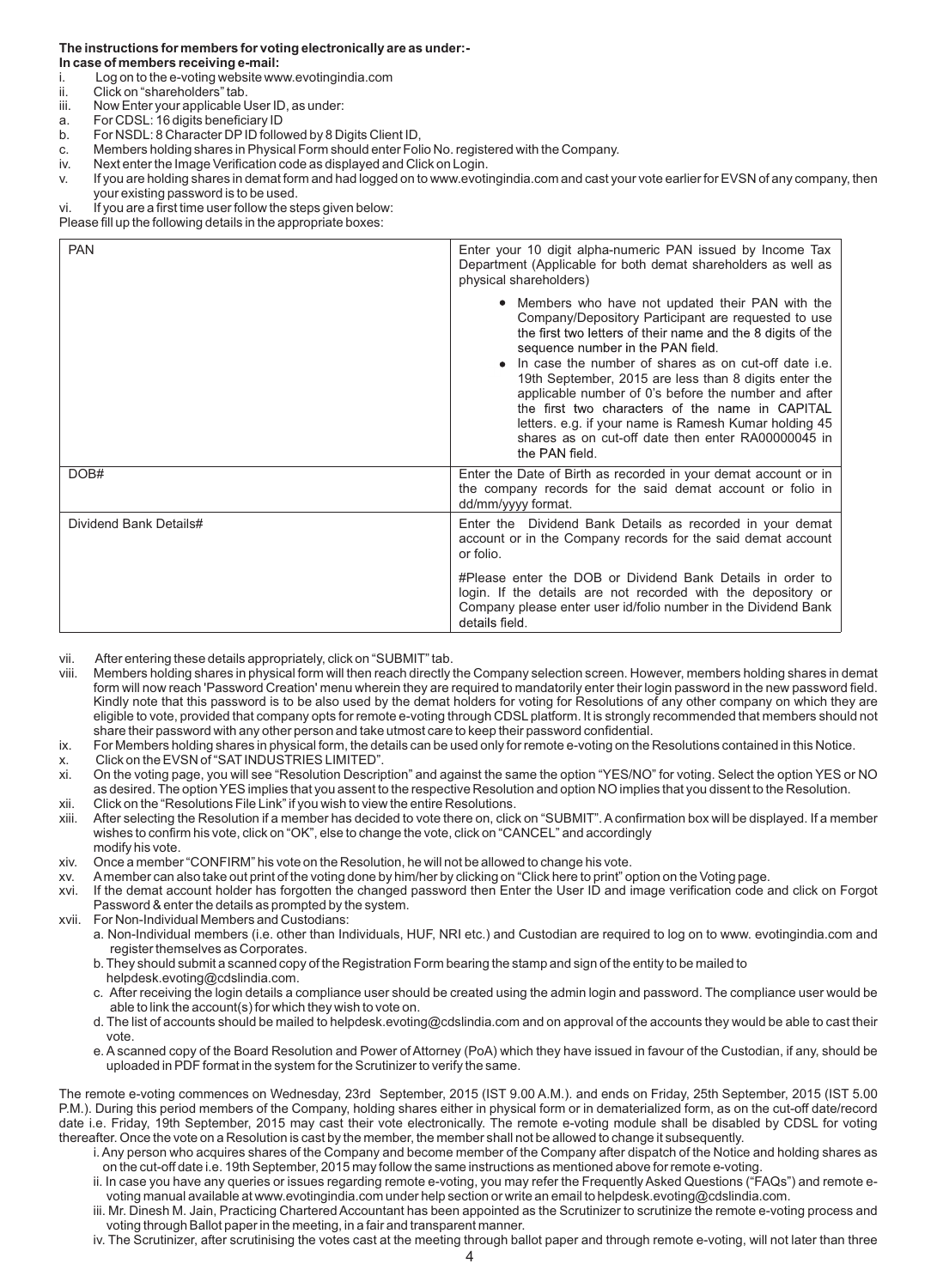days of conclusion of the Meeting, make a consolidated scrutinizer's report and submit the same to the Chairman.

- v. In the event of poll, please note that the members who have exercised their right to vote through electronic means as above shall not be eligible to vote by way of poll at the meeting. The poll process shall be conducted and report thereon shall be prepared in accordance with Section 109 of the Act read with relevant rules. In such an event, votes cast under Poll taken together with the votes cast through remote e voting shall be counted for the purpose of passing of resolution(s). No voting by show of hands will be allowed at the Meeting.
- vi. Subject to receipt of sufficient votes, the resolution(s) shall be deemed to be passed at the 30th Annual General Meeting of the Company scheduled to be held on Saturday, 26th September, 2015. The Results shall be declared within three days from the conclusion of the meeting. The Results declared alongwith the Scrutinizer's Report shall be placed on the Company's website, www.satgroup.in and on CDSL's website, www.cdslindia.com within three days of passing of the Resolutions at the meeting and communicated to the Stock Exchanges.

### **Annexure to Notice**

#### **Statement pursuant to section 102(1) of the Companies Act, 2013**

#### **Item no.3**

(a) The Board of Directors of the Company have on the recommendation of the Audit Committee proposed that M/S R. Kabra & Co., Chartered Accountants, Mumbai be re-appointed as the Statutory Auditors of the Company and to hold the office from the conclusion of this meeting till the conclusion of the next Annual General Meeting of the Company. M/S R. Kabra & Co., Chartered Accountants, Mumbai have forwarded their certificates to the Company stating that their re-appointment, if made, will be within the criteria provided under section 141 in that behalf in the Companies Act, 2013.

The resolution as in this item of Notice is accordingly commended for the passing of the members.

### **Item no. 4**

The present term of appointment of Mrs. Shehnaz D Ali as a Wholetime Director will expire on 31.12.2015. The Board of Directors of the Company at their Board meeting held on 29.05.2015 as recommended by remuneration and nomination committee re-appointed Mrs. Shehnaz D Ali as Wholetime Director for a period of three (3) years with effect from 01.01.2016 subject to the approval of the shareholders. Mrs. Shehnaz D Ali is looking after the day to day business activities of the Company. The continuity of the present management will help the Company in attaining its object in better and harmonious way. The proposed remuneration is within the limits and other terms of clause (A) Section II of Schedule V to the Companies Act, 2013 as amended.

The terms and conditions of the re-appointment of Wholetime Director are embodied in the agreement to be made between the Company and the Wholetime director. The broad particulars of remuneration proposed to be paid to the said Whoeltime Director during her term of office are as under :

| Name and<br>designation                                                       | Period | Salary per month (Rs.)                                               | Perquisites and allowances per<br>month (Rs.) |
|-------------------------------------------------------------------------------|--------|----------------------------------------------------------------------|-----------------------------------------------|
| Mrs. Shehnaz D Ali $\vert$ 01.01.2016 to<br>- Wholetime Director   31.12.2018 |        | Rs. 80000/- per month in the scale<br>of Rs. 80000/- to Rs. 200000/- | 66.66 % of the monthly salary                 |

The annual increment which will be effective from 1st April every year will be decided by the Board and will be merit based taken into account the Company's performance.

The perquisites and allowances payable to the aforesaid wholetime Director shall include accommodation ( furnished or otherwise) or house rent allowance in lieu thereof, house maintenance allowance, medical allowance/ reimbursement, leave travel concession for self and family including dependents, club fees, accident /medical insurance, encashment of leave and such other perquisites and/or allowances, upto the amount specified above and in addition he shall be eligible for reimbursement of actual expenses incurred towards utilization of gas, electricity, water, furnishing and repairs subject however to the condition that the overall remuneration paid is within the overall ceiling of remuneration stipulated in Section 197 read with Schedule V of the Companies Act, 2013.

Provisions of car with chauffer for the purpose of Company's business and telephone as per the rules of the Company and the same would not be considered as perquisites.

The said perquisites and allowances shall be evaluated , wherever applicable, as per the Income Tax Act, 1961 or any rules thereunder (including any statutory modification or re-enactment thereof for the time being in force). However, the Company's contribution to provident fund, superannuation or Annuity fund, to the extent these singly or together are not taxable under the Income Tax Act,1961, and gratuity payable and encashment of leave at the end of the tenure, as per the rules of the Company, shall not be included in the computation of limits for the remuneration which includes salary, perquisites and allowances.

In the event of loss or absence or inadequacy of profits in any financial year of the Company, Mrs. Shehnaz D Ali, Whole- time Director shall be paid the salary and perquisites as specified herein above.

The agreement may be terminated at any time by either party giving a three month notice in writing.

The draft agreement between the Company and Mrs. Shehnaz D Ali is available for inspection by the members of the Company upto the date of the meeting at its registered office between 10:30 A.M to 1:30P.M. on any working days except Saturdays and holidays.

This may be treated as an abstract of the draft agreement between the Company and Mrs. Shehnaz D Ali pursuant to section 190 of the Companies Act, 2013.

The proposed remuneration is within the limits of the schedule V as amended to the Companies Act, 2013.

The proposed resolution is recommended for passing.

The terms and conditions set out for the re-appointment and payment of remuneration specified herein may be altered and varied from time to time by the Board of Directors ( "the Board" which term shall be deemed to include the Nomination and Remuneration Committee constituted by the Board of the Company ), as it may, at its discretion deem fit. The Board is also entitled to revise the salary , perquisites and allowances, payables to the said Wholetime Director of the Company at any time, such that the overall yearly remuneration payable to the said Wholetime Director shall not exceed the limits specified under section 197 read with Schedule V to the Companies Act, 2013 ( including any statutory modification (s) or re-enactment thereof for the time being in force ) or any amendment made thereto.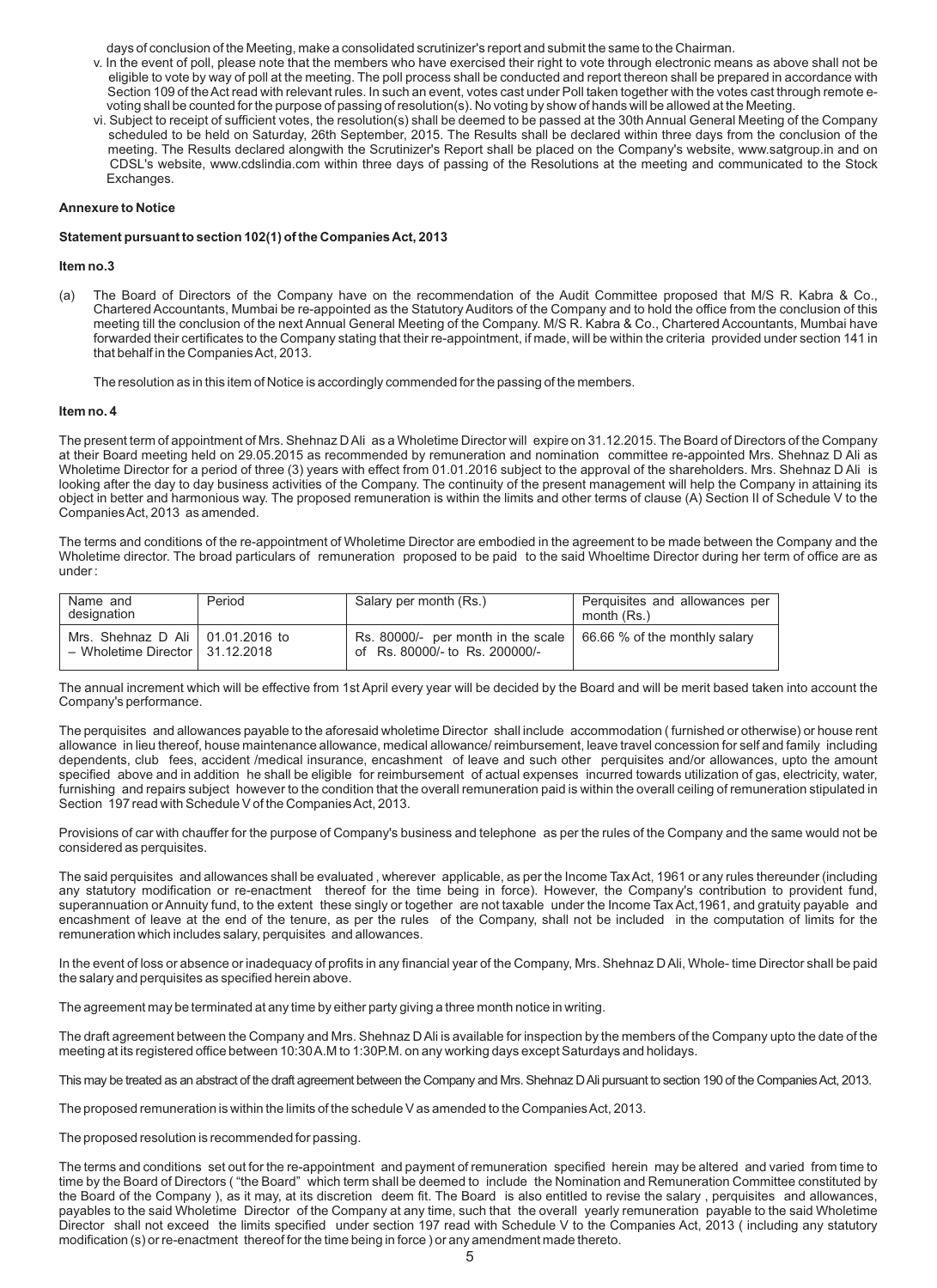| I. GENERAL INFORMATION                                                                                                                                                                                                     |                                                                                                                                                                                                                                                                                                                                                                                                                                                                                             |
|----------------------------------------------------------------------------------------------------------------------------------------------------------------------------------------------------------------------------|---------------------------------------------------------------------------------------------------------------------------------------------------------------------------------------------------------------------------------------------------------------------------------------------------------------------------------------------------------------------------------------------------------------------------------------------------------------------------------------------|
| 1. Nature of Industry                                                                                                                                                                                                      | <b>General Trading</b>                                                                                                                                                                                                                                                                                                                                                                                                                                                                      |
| 2. Date or expected date of commencement                                                                                                                                                                                   | Not applicable being existing Company                                                                                                                                                                                                                                                                                                                                                                                                                                                       |
| of commercial production                                                                                                                                                                                                   |                                                                                                                                                                                                                                                                                                                                                                                                                                                                                             |
| 3. In case of new companies, expected date<br>of commencement of activities as per project<br>approved by financial institutions appearing in<br>the prospectus                                                            | Not applicable in view of the point 2 hereinabove.                                                                                                                                                                                                                                                                                                                                                                                                                                          |
| 4. Financial performance based on given<br>indicators                                                                                                                                                                      | $: 2014 - 15$<br>Year<br>Gross Revenue<br>: Rs. 93,331,032                                                                                                                                                                                                                                                                                                                                                                                                                                  |
|                                                                                                                                                                                                                            | Profit/(Loss) before tax : Rs. (137,651,054)*                                                                                                                                                                                                                                                                                                                                                                                                                                               |
|                                                                                                                                                                                                                            | *includes diminitution in value of investments Rs. 116,711,723.                                                                                                                                                                                                                                                                                                                                                                                                                             |
| 5.Export<br>performance<br>and<br>net<br>foreign<br>exchange collaborations                                                                                                                                                | <b>NIL</b>                                                                                                                                                                                                                                                                                                                                                                                                                                                                                  |
| 6. Foreign investments or collaborators, if any                                                                                                                                                                            | NIL                                                                                                                                                                                                                                                                                                                                                                                                                                                                                         |
| <b>II. INFORMATION ABOUT THE APPOINTEE</b>                                                                                                                                                                                 |                                                                                                                                                                                                                                                                                                                                                                                                                                                                                             |
| 1. Back ground details                                                                                                                                                                                                     | Mrs. Shehnaz D. Ali aged 48 years is a young and dynamic lady with 23 years<br>of vast and rich experience of marketing and general administration, etc. in<br>particular. She has been on the Board of the Company and holds the position of<br>Whole-time Director since 2001. She holds the bachelor's degree in science. She<br>has been managing day to day affairs of the Company subject to the<br>superintendence, control and directions of the Board of Directors of the Company. |
| 2. Past remuneration                                                                                                                                                                                                       | a) Rs. 80000/- per month in the scale of Rs. 50000/- per month to Rs. 80000/- per<br>month.                                                                                                                                                                                                                                                                                                                                                                                                 |
|                                                                                                                                                                                                                            | b) Perquisites: 66.66% of the monthly salary.<br><b>NIL</b>                                                                                                                                                                                                                                                                                                                                                                                                                                 |
| 3. Recognisation or awards<br>4. Job profile and his suitability                                                                                                                                                           |                                                                                                                                                                                                                                                                                                                                                                                                                                                                                             |
|                                                                                                                                                                                                                            | Looking to her job profile as mentioned in 1 above and needs of the Company to<br>look after its production, marketing, general administration work, Mrs. Shehnaz D<br>Ali appears to be suitable.                                                                                                                                                                                                                                                                                          |
| 5. Remuneration proposed                                                                                                                                                                                                   | (a) Salary: Rs. 80000/- per month in the scale of<br>Rs. 80000/- per month to Rs. 200000/- per month.<br>(b) Perquisites : 66.66% of the monthly salary.                                                                                                                                                                                                                                                                                                                                    |
| 6. Comparative remuneration profile with<br>respect to industry, size of the company,<br>profile of the position and person (in case of<br>expatriates the relevant details would be w.r.t.<br>the country of his origin): | The proposed remuneration of Mrs. Shehnaz D Ali has been benchmarked with<br>the remuneration being drawn by similar positions in the similar industry and is<br>commensurate with the size of the Company and diverse nature of its businesses                                                                                                                                                                                                                                             |
| 7. Pecuniary relationship directly or indirectly<br>with the Company, or relationship with the<br>managerial personnel, if any                                                                                             | Mrs. Shehnaz D Ali holds no equity shares in the capital of the Company as on<br>the date of this notice but she is director of the promoter Company viz; Sat<br>Invest Private Limited. She has no<br>relationship with other managerial<br>personnel.                                                                                                                                                                                                                                     |

| III. OTHER INFORMATION                                                  |                                                                                                                                                                                                                                                                                                                                                                                                                                                                                                                                                                                               |
|-------------------------------------------------------------------------|-----------------------------------------------------------------------------------------------------------------------------------------------------------------------------------------------------------------------------------------------------------------------------------------------------------------------------------------------------------------------------------------------------------------------------------------------------------------------------------------------------------------------------------------------------------------------------------------------|
| 1. Reasons of loss or inadequate profits                                | Due to non-expansion of the existing activities for want of funds and<br>adverse business and economic predicaments                                                                                                                                                                                                                                                                                                                                                                                                                                                                           |
| 2. Steps taken or proposed to be taken for improvement                  | The Company is making foray into manufacturing and other activities by<br>acquiring major stake in body corproarte engaged in the development<br>of software for education, flexible packaging and leasing of<br>machineries. In addition the Company itself itends to enter into plastic<br>business as well as renting of machines etc. in the time to come                                                                                                                                                                                                                                 |
| 3. Expected increase in productivity and profits in measurable<br>terms | It is expected that the steps as mentioned in point No. 2 some of which<br>such as acquisition of major stakes in body corproates engaged in<br>development of education software, flexible packaging and renting of<br>machines it has already undertaken and some it proposes to<br>undertake in future, will collectively generate sufficient revenue and<br>net profit in the time to come. Barring unoforseen circumstances the<br>Company is expected to have profit for the year ending on 31 <sup>st</sup> March,<br>2016,17 and 18 Rs. 50 lakhs, 70 lakhs and 90 lakhs respectively. |

| IV. | Disclosures:                       |               |  |                                                           |  |  |  |  |
|-----|------------------------------------|---------------|--|-----------------------------------------------------------|--|--|--|--|
|     | In heading "Corporate dovernance - |               |  | The same will be provided in the Annual Report as per the |  |  |  |  |
|     | In the Board of Directors' report  | requirements. |  |                                                           |  |  |  |  |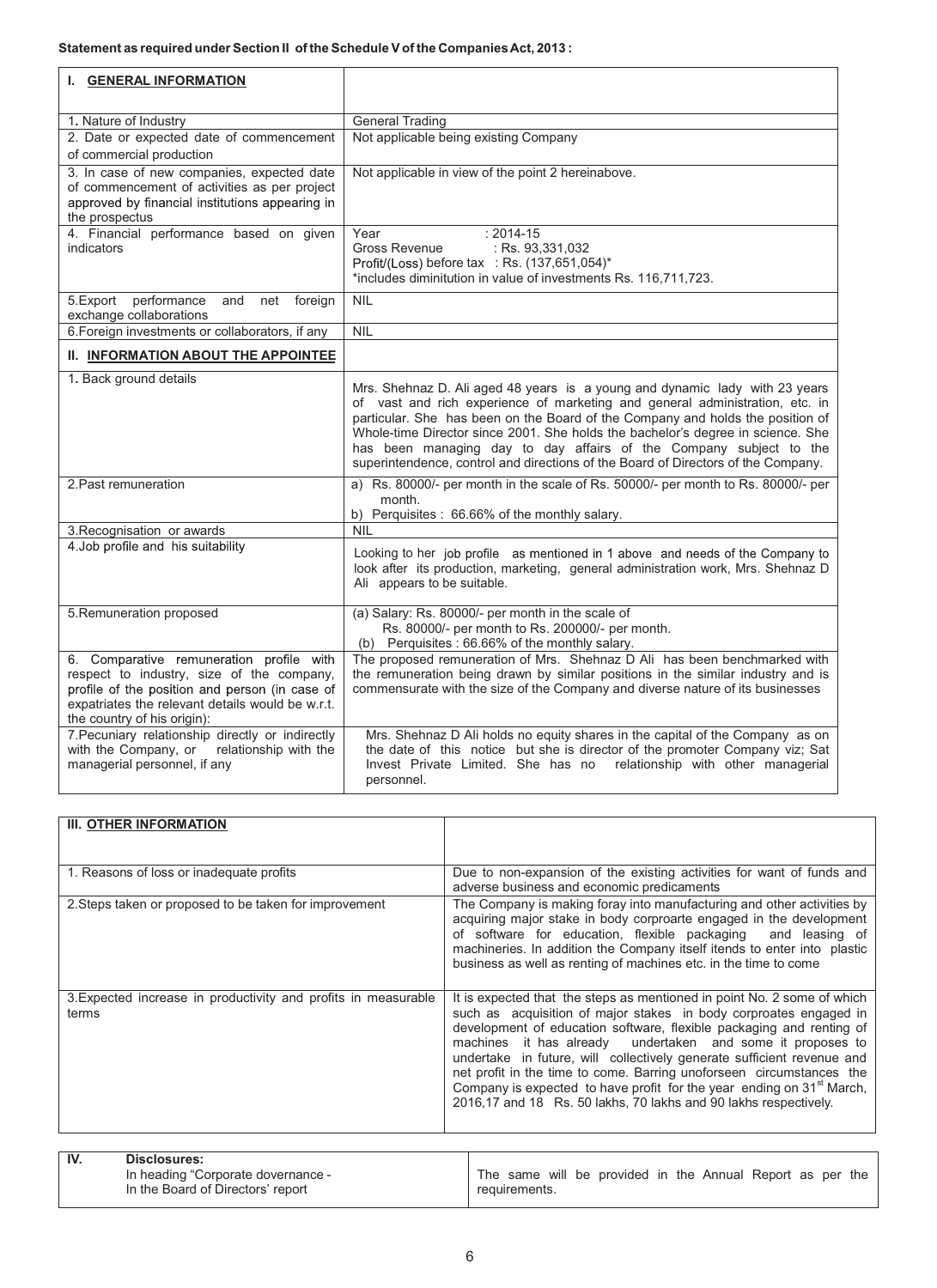None of the Directors, key managerial personnel of the Company and their relatives except Mrs. Shehnaz D Ali and Mr. Asad Daud and their relatives to the extent of their holding in the share capital of the Company is concerned or interested, financially or otherwise, in the proposed resolution.

### **Item no. 5**

The present term of appointment of Mr. Harikant Turgalia as Wholetime Director will expire on 31.12.2015. The Board of Directors of the Company at their Board meeting held on 29.05.2015 as recommended by remuneration and nomination committee re-appointed Mr. Harikant Turgalia as Wholetime Director for a period of three (3) years with effect from 01.01.2016 subject to the approval of the shareholders. Mr. Harikant Turgalia is looking after the day to day business activities of the Company. The continuity of the present management will help the Company in attaining its object in better and harmonious way. The proposed remuneration is within the limits and other terms of clause (A) Section II of Schedule V to the Companies Act, 2013 as amended.

The terms and conditions of the re-appointment of Wholetime Director are embodied in the agreement to be made between the company and the Wholetime Director. The broad particulars of remuneration proposed to be paid to the said Wholetime Director during his term of office are as under:

| Name and designation                                         | Period     | Salary per month (Rs.)                                                                                     | Perquisites and allowances per month (Rs.) |
|--------------------------------------------------------------|------------|------------------------------------------------------------------------------------------------------------|--------------------------------------------|
| Mr. Harikant Turgalia-   01.01.2016 to<br>Wholetime Director | 31.12.2018 | Rs. 44000/- per month in the scale of $\vert$ 66.66 % of the monthly salary<br>Rs. 40000/- to Rs. 100000/- |                                            |

The annual increment which will be effective from 1st April every year will be decided by the Board and will be merit based taken into account the Company's performance.

The perquisites and allowances payable to the aforesaid wholetime Director shall include accommodation ( furnished or otherwise) or house rent allowance in lieu thereof, house maintenance allowance, medical allowance/ reimbursement, leave travel concession for self and family including dependents, club fees, accident /medical insurance, encashment of leave and such other perquisites and/or allowances, upto the amount specified above and in addition he shall be eligible for reimbursement of actual expenses incurred towards utilization of gas, electricity, water, furnishing and repairs subject however to the condition that the overall remuneration paid is within the overall ceiling of remuneration stipulated in Section 197 read with Schedule V of the Companies Act, 2013.

Provisions of car with chauffer for the purpose of Company's business and telephone as per the rules of the Company and the same would not be considered as perquisites.

The said perquisites and allowances shall be evaluated , wherever applicable, as per the Income Tax Act, 1961 or any rules thereunder (including any statutory modification or re-enactment thereof for the time being in force). However, the Company's contribution to provident fund , superannuation or Annuity fund, to the extent these singly or together are not taxable under the Income Tax Act,1961, and gratuity payable and encashment of leave at the end of the tenure, as per the rules of the Company, shall not be included in the computation of limits for the remuneration which includes salary, perquisites and allowances.

In the event of loss or absence or inadequacy of profits in any financial year of the Company, Mr. Harikant Turgalia, Wholetime Director shall be paid the salary and perquisites as specified herein above.

The agreement may be terminated at any time by either party giving a three month notice in writing.

The draft agreement between the Company and Mr. Harikant Turgalia is available for inspection by the members of the Company upto the date of the meeting at its registered office between 10:30 A.M to 1:30P.M. on any working days except Saturdays and holidays.

This may be treated as an abstract of the draft agreement between the Company and Mr. Harikant Turgalia pursuant to section 190 of the Companies Act, 2013.

The proposed remuneration is within the limits of the schedule V as amended to the Companies Act, 2013.

The proposed resolution is recommended for passing.

The terms and conditions set out for the re-appointment and payment of remuneration specified herein may be altered and varied from time to time by the Board of Directors ( " the Board" which term shall be deemed to include the Nomination and Remuneration Committee constituted by the Board of the Company ), as it may, at its discretion deem fit. The Board is also entitled to revise the salary , perquisites and allowances, payables to the said Wholetime Director of the Company at any time , such that the overall yearly remuneration payable to the said Managing Director shall not exceed the limits specified under section 197 read with Schedule V to the Companies Act, 2013 ( including any statutory modification (s) or re-enactment thereof for the time being in force ) or any amendment made thereto.

# **Statement as required under Section II of the Schedule V of the Companies Act, 2013 :**

| <b>GENERAL INFORMATION</b><br>ı.                                                                                                                             |                                                                                                                                                                                |
|--------------------------------------------------------------------------------------------------------------------------------------------------------------|--------------------------------------------------------------------------------------------------------------------------------------------------------------------------------|
| 1. Nature of Industry                                                                                                                                        | <b>General Trading</b>                                                                                                                                                         |
| 2. Date or expected date of commencement of commercial<br>production                                                                                         | Not applicable being an existing Company                                                                                                                                       |
| 3. In case of new companies, expected date of commencement<br>of activities as per project approved by financial institutions<br>appearing in the prospectus | Not applicable in view of the point 2 hereinabove                                                                                                                              |
| 4. Financial performance based on given indicators                                                                                                           | $: 2014 - 15$<br>Year<br>Gross Revenue : Rs. 93,331,032<br>Profit/(Loss) before tax : Rs. $(137,651,054)^*$<br>*includes diminitution in value of investments Rs. 116,711,723. |
| 5. Export performance and net foreign exchange collaborations                                                                                                | <b>NIL</b>                                                                                                                                                                     |
| 6. Foreign investments or collaborators, if any                                                                                                              | <b>NIL</b>                                                                                                                                                                     |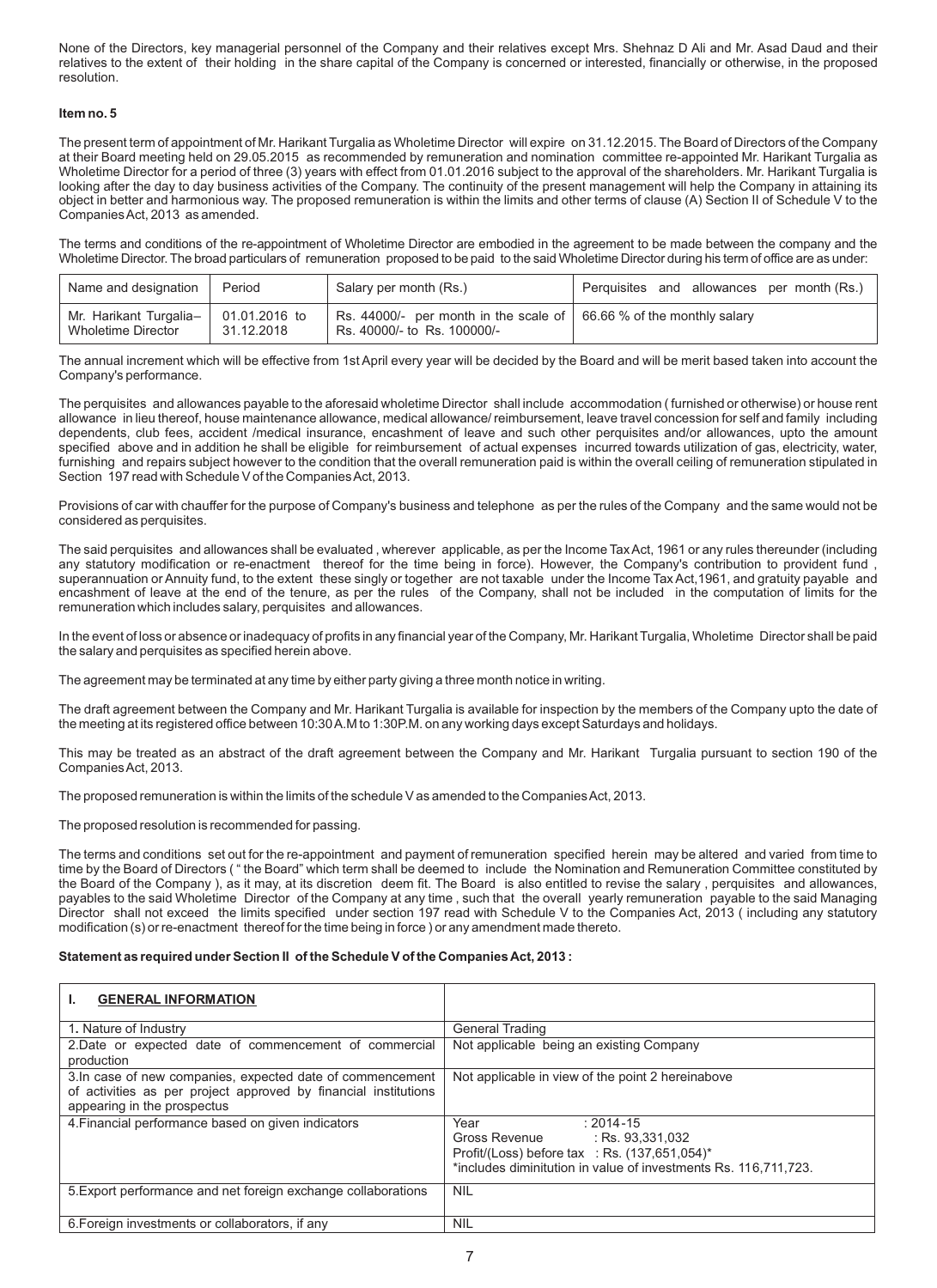| <b>INFORMATION ABOUT THE APPOINTEE</b><br>Ш.                                                                                                                                                                            |                                                                                                                                                                                                                                                                                                                                                                                                                                                                                                                               |
|-------------------------------------------------------------------------------------------------------------------------------------------------------------------------------------------------------------------------|-------------------------------------------------------------------------------------------------------------------------------------------------------------------------------------------------------------------------------------------------------------------------------------------------------------------------------------------------------------------------------------------------------------------------------------------------------------------------------------------------------------------------------|
| 1. Back ground details                                                                                                                                                                                                  | Mr. Harikant Turgalia aged 53 years is a young and dynamic person<br>with 30 years of vast and rich experience of the accounts and finance<br>in general and general administration, etc. in particular. He has been<br>on the Board of the Company and holds the position of Whole-time<br>Director since 2001. He holds the bachelor's degree in commerce. He<br>has been managing day to day affairs of the Company subject to the<br>superintendence, control and directions of the Board of Directors of<br>the Company. |
| 2. Past remuneration                                                                                                                                                                                                    | (a) Salary : Rs. 44000/- per month in the scale of Rs.40000/- per month<br>to Rs. 60000/- per month.<br>(b) Perquisites : 66.66 % of monthly salary.                                                                                                                                                                                                                                                                                                                                                                          |
| 3. Recognisation or awards                                                                                                                                                                                              | <b>NIL</b>                                                                                                                                                                                                                                                                                                                                                                                                                                                                                                                    |
| 4. Job profile and his suitability                                                                                                                                                                                      | Looking to his job profile as mentioned in 1 above and needs of<br>the Company to look after its general administration work, Mr.<br>Harikant Turgalia appears to be suitable.                                                                                                                                                                                                                                                                                                                                                |
| 5. Remuneration proposed                                                                                                                                                                                                | (a) Salary : Rs. 44000/- per month in the scale of Rs. 40000/- per<br>month to Rs. 100000/- per month.<br>(b) Perquisites: 66.66 % of monthly salary.                                                                                                                                                                                                                                                                                                                                                                         |
| 6. Comparative remuneration profile with respect to industry,<br>size of the company, profile of the position and person (in case<br>of expatriates the relevant details would be w.r.t. the country of<br>his origin): | The proposed remuneration of Mr. Harikant Turgalia has been<br>benchmarked with the remuneration being drawn by similar positions in<br>the similar industry and is commensurate with the size of the Company<br>and diverse nature of its businesses                                                                                                                                                                                                                                                                         |
| 7. Pecuniary relationship directly or indirectly with the Company,<br>or relationship with the managerial personnel, if any                                                                                             | Mr. Harikant Turgalia holds no equity shares in the capital of the<br>Company as on the date of this notice. Nor have any relationship with<br>other managerial personnel.                                                                                                                                                                                                                                                                                                                                                    |

| III. OTHER INFORMATION                                                                         |                                                                                                                                                                                                                                                                                                                                                                                                                                                                                                                                                                                                |
|------------------------------------------------------------------------------------------------|------------------------------------------------------------------------------------------------------------------------------------------------------------------------------------------------------------------------------------------------------------------------------------------------------------------------------------------------------------------------------------------------------------------------------------------------------------------------------------------------------------------------------------------------------------------------------------------------|
| 1. Reasons of loss or inadequate profits                                                       | Due to non-expansion of the existing activities for want of funds and<br>adverse business and economic predicaments.                                                                                                                                                                                                                                                                                                                                                                                                                                                                           |
| 2. Steps taken or proposed to be taken for improvement                                         | The Company is making foray into manufacturing and other activities<br>by acquiring major stake in body corproarte engaged in the<br>development of software for education, flexible packaging and leasing<br>of machineries. In addition the Company itself itends to enter into<br>plastic business as well as renting of machines etc. in the time to come                                                                                                                                                                                                                                  |
| 3. Expected increase in productivity and profits in measurable<br>terms                        | It is expected that the steps as mentioned in point No. 2 some of<br>which such as acquisition of major stakes in body corproates engged<br>in development of education software, flexible packaging and renting<br>of machines it has already undertaken and some it proposes to<br>undertake in future will collectively generate sufficient revenue and<br>net profit in the time to come. Barring unoforseen circumstances the<br>Company is expected to have profit for the year ending on 31 <sup>st</sup><br>March, 2016,17 and 18 Rs. 50 lakhs, 70 lakhs and 90 lakhs<br>respectively. |
| IV.<br>Disclosures:<br>In heading "Corporate dovernance -<br>In the Board of Directors' report | The same will be provided in the Annual Report as per the<br>requirements.                                                                                                                                                                                                                                                                                                                                                                                                                                                                                                                     |

None of the Directors, key managerial personnel of the Company and their relatives except Mr. Harikant Turgalia and his relatives to the extent of their holding in the share capital of the Company is concerned or interested, financially or otherwise, in the proposed resolution.

# **Item no. 6**

Pursuant to special resolution passed under section 186 of the Companies Act, 2013 by the Memberss of the Company through the Postal Ballot on 01-10-2014, the Board of Directors was authorized to invest by purchase/acquire/subscribe equity shares, preference shares and any other financial instruments in/of Italica Furniture Private Limited upto an amount not exceeding Rs. 10 crores ( Rupees ten crores only ). Looking to the present and future plans of Italica Furnitre Private Limited, the Board feels that the amount to be invested as authorized by the members will not suffice and this should be increased to Rs. 25 crores ( Rupees crores ony). In order to enable the Board of Directors to invest at higher amount as proposed hereinbefore i.e. Rs. 25 crores ,requires prior approval of the members of the Company in accordance with the provisions of section 186 of the Companies Act, 2013, since the proposed investment exceeds higher of sixty percent of its paid up share capital, free reserves and securities premium account or one hundred per cent of its free reserves and securities premium account.

Shareholding interest of Directors and Key Managerial Persons in the above Company :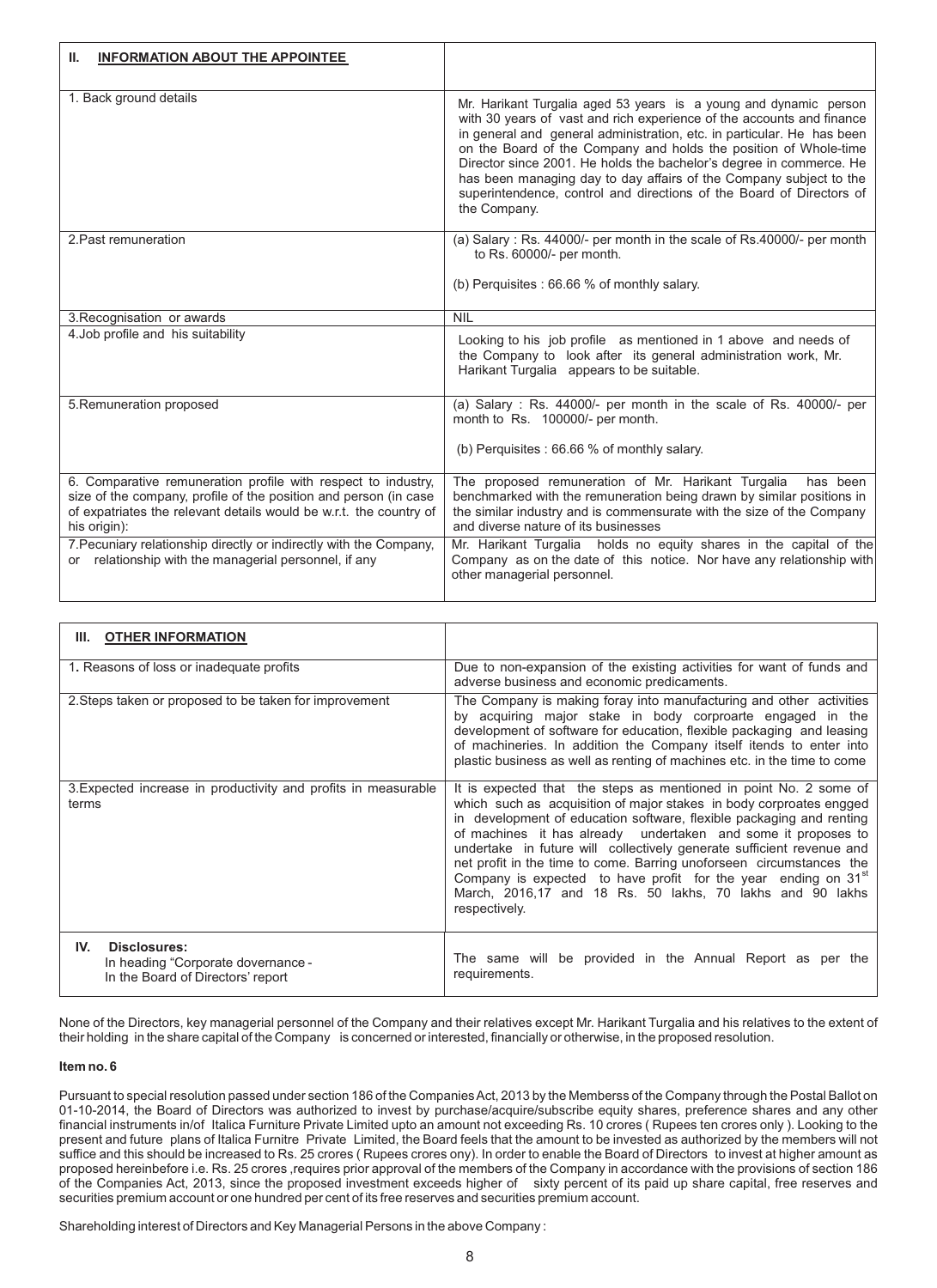None of the Directors and Key Managerial Persons except Mr. Asad Daud has any shareholding interest:

| Name of body corporate            | Mr. Asad Daud (in %) |
|-----------------------------------|----------------------|
| Italica Furniture Private Limited | 0.48                 |

The investment proposed to be made as mentioned hereinabove can be in one or more tranches and as deem fit by the Board of Directors or a committee thereof from time to time.

The investment proposed to be made will be out of the internal accruals and/or proceeds by issue of further capital in your Company.

 In view of this the Directors recommend special resolution as set out at item no. 6 of the accompanying Notice for the approval of the members. None of the Directors except Mrs. Shehnaz D. Ali and Mr. Asad Daud, key managerial personnel and their relatives of the Company is interested or concerned financially or otherwise in any way in passing of this resolution.

### **Item no. 7**

The Company is in process of expanding its activities and also the activities of its subsidiaries. The proposed activities will require additional capital. The existing authorised share capital is not sufficient to fund the proposed activities and requires an increase therein.

Accordingly the Company proposes to increase it to Rs.15,00,00,000 from Rs.10,00,00,000 by the creation of 2,50,00,000 equity shares of Rs.2/ each. The increase in the authorised share capital requires the consent of the shareholders. The directors, therefore, recommend a special resolution in this regard.

None of the Directors and the Manager, key managerial personnel or their relatives are concerned or interested, financial or otherwise in any way in passing of these resolutions

# **Item no. 8 & 9**

With the proposed increase in the auhtorised share capital from Rs.10,00,00,000 to Rs. 15,00,00,000, the clause V of the Memorandum of Association and Article 3 of the Articles of Association of the Company will require suitable amendments in the Memorandum and Articles of Association of the Company to reflect true positions. The directors, therefore, recommend special resolutions in this regard set out at items no. 9 &10 of the accompanying notice for the consent of the shareholders.

A copy of the Articles of Association of the Company together with the proposed alterations is available for inspection by the members of the Company at its Registered Office on all working days (except Saturdays, Sundays and Public Holidays) between 10.30 A.M. to 1.30 P.M. up to the

### date of this Annual General Meeting**.**

None of the Directors and the Manager, key managerial personnel or their relatives are concerned or interested, financial or otherwise in any way in passing of these resolutions.

#### **Item no. 10**

The Company is engaged in the business of global trading. In order to expand its existing activities more vigorously and increase its competitiveness in the domestic market as well as in international market needs to strengthen its financial position by augmenting long term resources. To pursue the above object, in the past the Company has borrowed funds and the same is still outstanding. To further expand the activities of the Company including investment in other body corporate for acquiring majority stakes, the Company requires fund on long term basis. To raise the funds from the public by way of issue of further share capital is a time consuming and costlier looking to the size of the funds. To meet the situation Sat Invest Private Limited – the promoter of the Company has agreed to invest funds in the Company by way of Warrants convertible into equity shares. In addition to the promoters, some other persons who are investors have also agreed to invest in the Company. In the circumstances the Board of Directors of the Company thought it prudent to offer and allot on preferential basis to:

#### **Promoters :**

(a) 1,50,00,000 Warrants entitling the holder of the warrant to apply and subscribe one equity share of Rs. 2/- each in the capital of the Company against one Warrant.

#### **Non Promoters**

(b) 30,00,000 Warrants entitling the holder of the warrant to apply and subscribe one equity share of Rs. 2/- each in the capital of the Company against one Warrant.

The price at which such warrants are proposed to be allotted shall not be less than price determined as per the Regualtion 76 of the Securities and Exchange Board of India (Issue of Capital and Disclosure Requirements) Regulations, 2009 as amended. Currently, the Securities and Exchange Board of India (Issue of Capital and Disclosure Requirements) Regulations, 2009 as amended provide that the issue of warrant convertible into equity shares on a preferential basis can be made at a price not less than the higher of the following :

The average of the weekly high and low of the closing prices of the related equity shares quoted on a recognized Stock Exchange during the 26 weeks preceding the relevant date ; OR the average of the weekly high and low of the closing prices of the realted equity shares quoted on recognized Stock Exchange during the two weeks preceding the relevant date.

The amount of the proposed issue will be utilized for the purpose of payments of the unsecured loans, expansion, diversification, modernization, acquisition, amalgamation, investments (domestic or overseas), working capital or any other purpose as the Board may deem fit in its absolute discretion.

Certain disclosures as required Preferential Issue Guidelines by the Securities and Exchange Board of India (Issue of Capital and Disclosure Requirements) Regulations, 2009, as amended are as under :

# **(i) The Object of the Issue:**

As mentioned hereinabove that the object of the issue is to re-pay the unsecured loans, expansion, diversification, modernization, acquisition, amalgamation, investments (domestic or overseas), working capital or any other purpose as the Board may deem fit in its absolute discretion.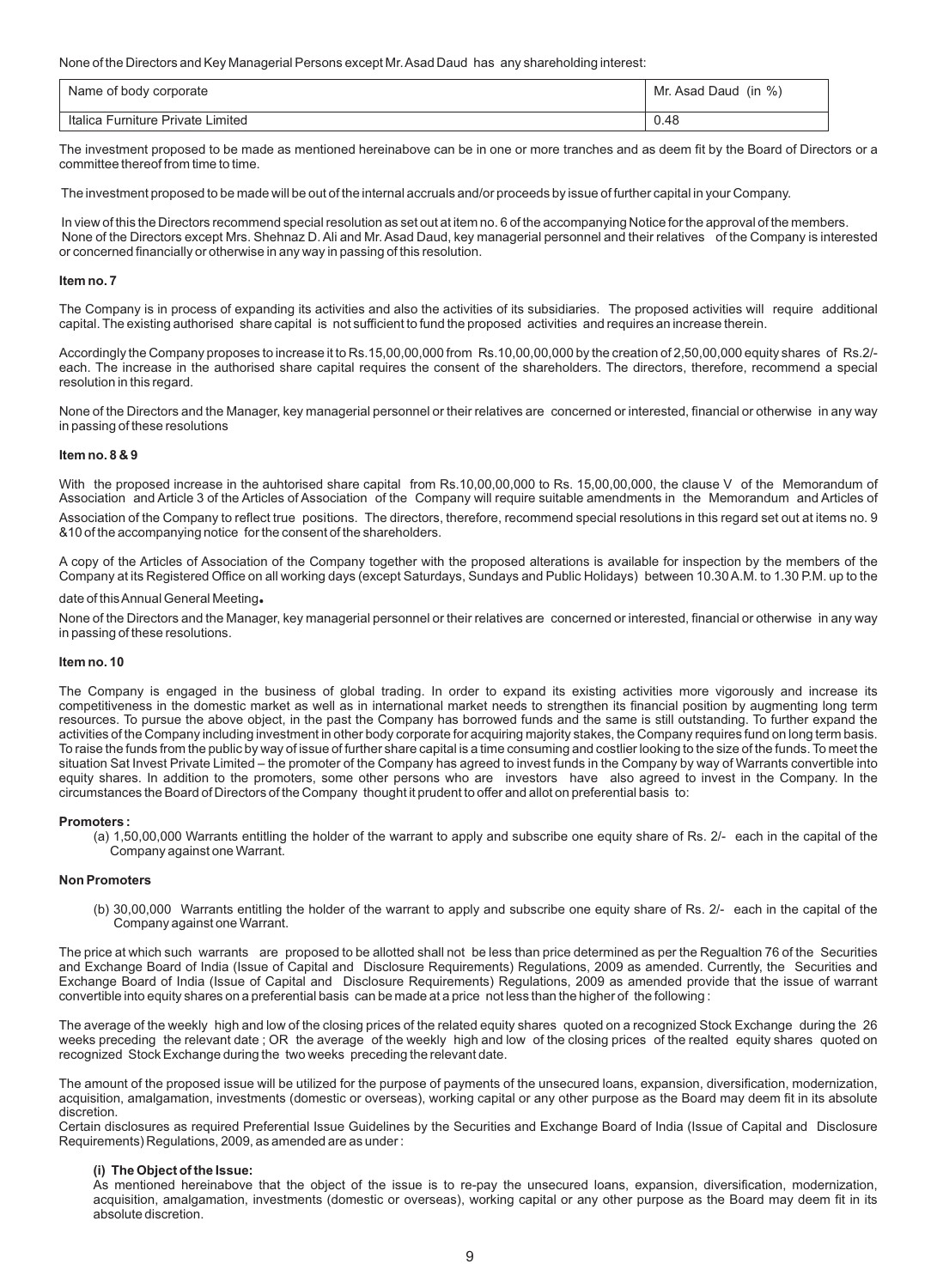### **(ii) Intention of Promoters /Directors/Key Managerial persons to subscribe to the offer :**

Promoters/Directors/Key Managerial Persons except those mentioned herein below have no intention to subscribe the offer.

| S.No.     | Name of person             | Promoter | No. of share warrants to be subscribed |
|-----------|----------------------------|----------|----------------------------------------|
| $\bigcap$ | Sat Invest Private Limited | Promoter | 1.50.00.000                            |

#### **(iii) Shareholding pattern before and after the issue :**

 The total issued and paid up Equity Capital of the Company as of date this notice comprises of 5,00,00,000 Equity Shares of Rs. 2/- each. The shareholding pattern before and after the date of allotment (assuming all the warrants are fully exercised) is as follows:

|                                      | Existing Shareholding pattern |                          | Subsequent to exercise of proposed warrants |                        |  |
|--------------------------------------|-------------------------------|--------------------------|---------------------------------------------|------------------------|--|
| Category                             | No. of share held             | % of existing<br>capital | No. of share                                | % of increased capital |  |
| A. Promoter's holding                |                               |                          |                                             |                        |  |
| 1. Promoters                         |                               |                          |                                             |                        |  |
| - Indian Promoters                   | 2,33,35,000*                  | 46.67                    | 3,83,35,000                                 | 56.38                  |  |
| - Foreign Promoters                  | 0                             | 0                        |                                             |                        |  |
| 2. Person acting in concert          | $\Omega$                      | 0                        | 0                                           | $\Omega$               |  |
| <b>SUB-TOTAL</b>                     | 2,33,35,000*                  | 46.67                    | 3,83,35,000                                 | 56.38                  |  |
| B. Non-Promoters holding             |                               |                          |                                             |                        |  |
| 3.Institutional Investors            | $\Omega$                      | 0                        | 0                                           | $\Omega$               |  |
| a. Mutual Funds and UTI              | 0                             | 0                        | 0                                           | 0                      |  |
| b.Banks, Financial Institutions,     | 0                             | 0                        | 0                                           | $\mathbf 0$            |  |
| Insurance companies, (Central, state | 0                             | 0                        | 0                                           | $\mathbf 0$            |  |
| Govt.Institutions/non-government     | $\Omega$                      | 0                        | 0                                           | $\Omega$               |  |
| Instt.                               |                               |                          |                                             |                        |  |
| c.Flls                               | 0                             | 0                        | 0                                           | $\Omega$               |  |
| <b>SUB-TOTAL</b>                     | $\bf{0}$                      | 0                        | 0                                           | $\mathbf{0}$           |  |
| 4. Others                            |                               |                          |                                             |                        |  |
| a. Private Corporate Bodies          | 1,76,55,492                   | 35.31                    | 1,76,55,492                                 | 25.96                  |  |
| b. Indian Public                     | 87,49,982                     | 17.5                     | 1,17,49,982                                 | 17.28                  |  |
| c. NRIs/OCBs                         | 13,950                        | 0.03                     | 13,950                                      | 0.02                   |  |
| d. (Clearing Members)                | 2,45,576                      | 0.49                     | 2,45,576                                    | 0.36                   |  |
|                                      |                               |                          |                                             |                        |  |
| <b>SUB-TOTAL</b>                     | 2,66,65,000                   | 53.33                    | 2,96,65,000                                 | 43.62                  |  |
| <b>GRAND TOTAL</b>                   | 5,00,00,000                   | 100.00                   | 6,80,00,000                                 | 100.00                 |  |

 \*Includes 40,00,000 equity shares issued on conversion of warrants on 2nd May, 2015. The equity shares so issued have not been credited into the Demat account of the Allottee as trading approval from the BSE Limited is awaited.

#### **(ivi Proposed time limit within which the allotment shall be complete :**

 The allotment is to be completed within 15 days of passing of the Resolutions in accordance with the Regulation 74(1) of the Securities and Exchange Board of India (Issue of Capital and Disclosure Requirements) Regulations, 2009.

### **(v) The identity of the proposed allottees and the % of post preferential issue capital that may be held by them :**

| Name                          | Category     | Pre-Issue holding |                       | Subsequent to exercise of proposed warrants |                                |           |
|-------------------------------|--------------|-------------------|-----------------------|---------------------------------------------|--------------------------------|-----------|
|                               |              | No. of Shares     | $\%$<br>οf<br>holdina | No. of shares to be<br>allotted             | Holding<br>of<br>no.<br>shares | % holding |
| Sat Invest<br>Private Limited | Promoter     | 2,33,35,000*      | 46.67                 | 1,50,00,000                                 | 3,83,35,000                    | 56.38     |
| Lalit Jankilal<br>Kabra       | Non Promoter |                   |                       | 15.00.000                                   | 15.00.000                      | 2.21      |
| Preeti Krishna<br>Kabra       | Non Promoter |                   |                       | 15.00.000                                   | 15.00.000                      | 2.21      |

\*Includes 40,00,000 equity shares issued on conversion of warrants on 2nd May, 2015. The equity shares so issued have not been credited into the Demat account of the Allottee as trading approval from the BSE Limited is awaited.

There will be no change in the Board of Directors nor any change in control over the Company consequent upon the proposed allotment**.**

(vi) The identity of the natural pesons who are the ultimate beneficial owners of the shares to be allotted and/or who ultimately control the proposed allottees is as follows:

| l allottee<br>Name of the proposed          | Ultim<br>allottee<br>the<br>altimately o<br>control<br>nr<br>and/or<br>who<br>Beneticial<br>. )wner<br><b>ODOSEC</b><br>าate |
|---------------------------------------------|------------------------------------------------------------------------------------------------------------------------------|
| _imited<br>Sat<br>Priavte.<br><b>Invest</b> | াamıl∖<br>Shehnaz<br>Ali<br>Mrs<br>and                                                                                       |

There will be no change in the Board of Directors nor any change in control over the Company consequent upon the proposed allotment.

(vii) The Company undertakes that it shall re-compute the price of the specified securities in terms of the provision of these regulations where it is required to do so.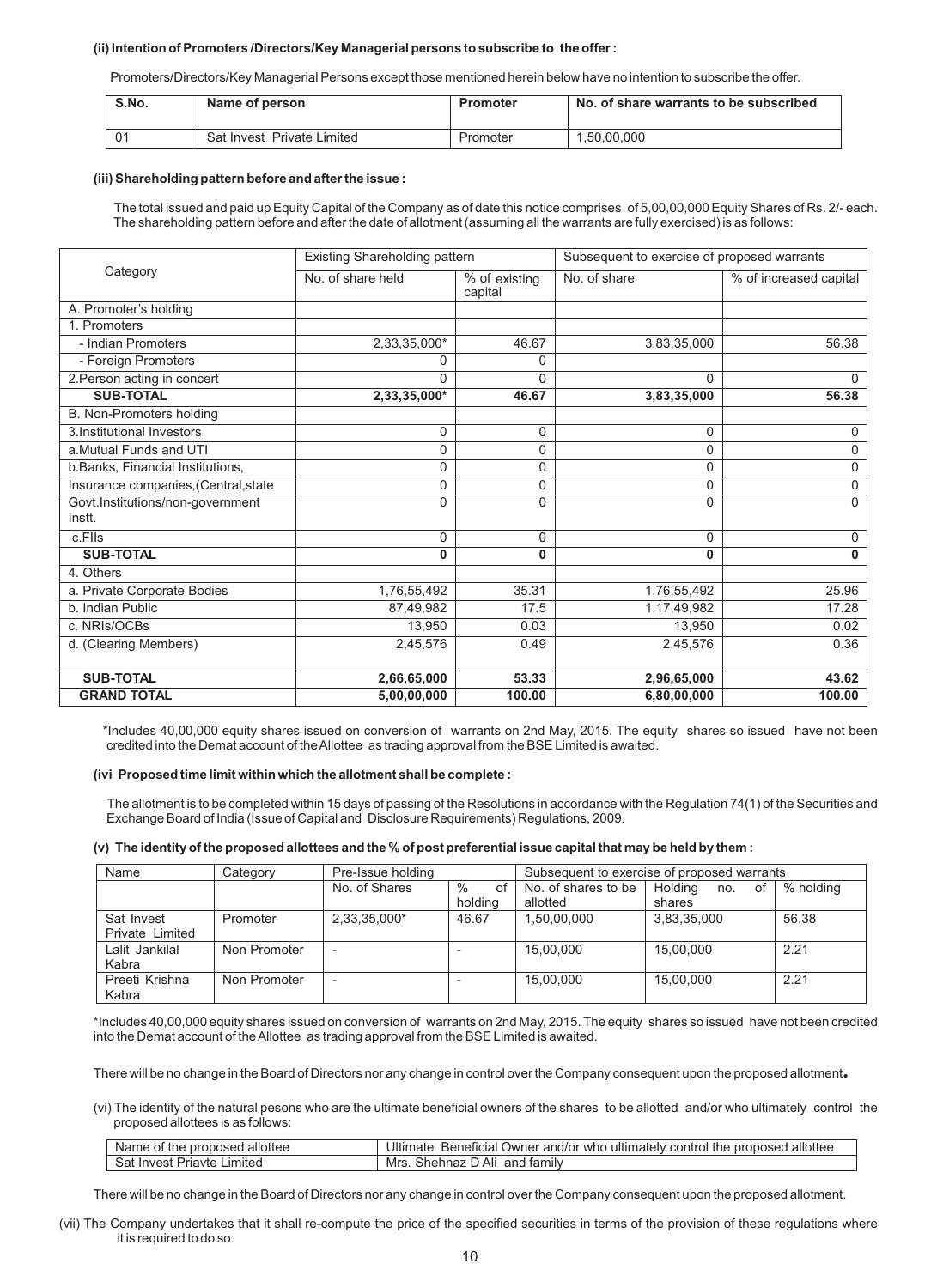(viii) The Company further undertakes that if the amount payable on account of the re-computation of the price is not paid within the time stipulated in the Securities and Exchange Board of India (Issue of Capital and Disclosure Requirements) Regulations, 2009, the specified securities shall continue to be locked-in till the time such amount is paid by the allottees.

(ix) During the year the Company has not already made any allotment on preferential basis.

The issue of Equity Shares consequent upon conversion of Warrants shall be subject to lock- in from the date of trading approval as per the Securities and Exchange Board of India (Issue of Capital and Disclosure Requirements) Regulations, 2009.

The relevant date for the purpose of Securities and Exchange Board of India (Issue of Capital and Disclosure Requirements) Regulations, 2009 is 27.08.2015 i.e. 30 days prior to the date of this Annual General Meeting.

Section 62 (1) (c) of the Companies Act, 2013 and the Listing Agreement with the Stock Exchange, provides, inter alia, that where it is proposed to increase the subscribed capital of the Company by allotment of further shares, such further Shares shall be offered to the persons, who at the date of offer are holders of the Equity Shares of the company in proportion to the capital paid-up on those Shares as of that date, unless the Shareholders in a General Meeting decides otherwise. The Special Resolution seek the consents of the Members authorizing the Board of Directors, to issue, allot the shares by way of preferential issue of Warrants and issue Equity Shares consequent upon conversion of the above warrants as may be required in terms of issue.

The Auditors' Certificate for the issue price etc. and other relevant papers/ certificates shall be placed before the Shareholders of the Company at this Annual General Meeting and are available for inspection by the members of the Company during the office hours from 10 AM to 1.30 PM on all working days (except Saturdays, Sundays and Public Holidays) at the registered office of the Company till the date of this Annual General Meeting.

Your Directors are of the view that the proposed issue and allotment will be in the benefit of the shareholders of the Company. Your directors also consider the basis of allotment of the warrants in the manner stated hereinabove as fair. The Board of directors recommends the resolutions set out at item no.10 of the accompanying notice for the approval of the Members.

None of the Directors and the Manager, key managerial personnel or their relatives except Mrs. Shehnaz D Ali and Mr. Asad Daud are concerned or interested, financial or otherwise in any way in passing of the resolution.

Item no.11

The Company was incorporated under the provisions of the Companies Act, 1956. The Articles of Association (AOA) which it adopted earlier was in accordance with requirements/provisions of the Companies Act,1956. It has references of the specific sections of the Companies Act,1956. With the enactment of the Companies Act, 2013, several regulations of the existing AoA of the Company require alteration. Under these circumstances and bring the existing AOA in consonance with the requirements of the Companies Act, 2013, it is considered expedient to replace the existing AoA with a new set of AoA.

The Board of Directors accordingly recommends the special resolution as set out at Item No. 11 of the accompanying notice Notice for your approval.

The draft AoA is available for inspection by the Members at the registered office of the Company on all working days (except Saturdays, Sundays and Public Holidays) between 10.30 A.M. to 1.30 P.M. up to the date of this Annual General Meeting.

None of the Directors and the Manager, key managerial personnel or their relatives are concerned or interested, financial or otherwise in any way in passing of these resolutions

41, B- Wing , Mittal Tower **Harikant Turgalia** Nariman Point ,Mumbai - 400 021 Wholetime Director Dated : 20.08.2015 DIN: 00049544

**Registered Office : By Order of the Board of Directors** 

Brief resume and other information in respect of Directors seeking re-appointment at the Annual General Meeting :

# **Mr. Asad Daud :**

Mr. Asad Daud aged about 25 years is a Commerce Graduate and MSc in Accounting and Finance from London School of Economics, London, U.K. He is Wholetime Director of Sah Polymers Limited and looking after finance, accounts and other commercial activities of that Company.

He is director in the Company since 2014.

He is not a member of any committee of the Company.

Nature of expertise in specific functional area : Accounts, audit, taxation and finance.

He is a director in the following companies :

(a) Sah Polymers Limited (b) Genext Students Limited

(c) Supply Chain Exchange Limited (d) Italica Furniture Private Limited

(e) Lion Houseware Private Limited (f) A flex Invest Private Limited

(h) Safe Polymer Private Limited (i) Sat Invest Private Limited.

He is not Chairman /Member of the Committee in more than 10 companies.

He is relative of Mrs. Shehnaz D Ali, Wholetime Director of the Company. He does not hold any share of the Company as on the date of this Notice.